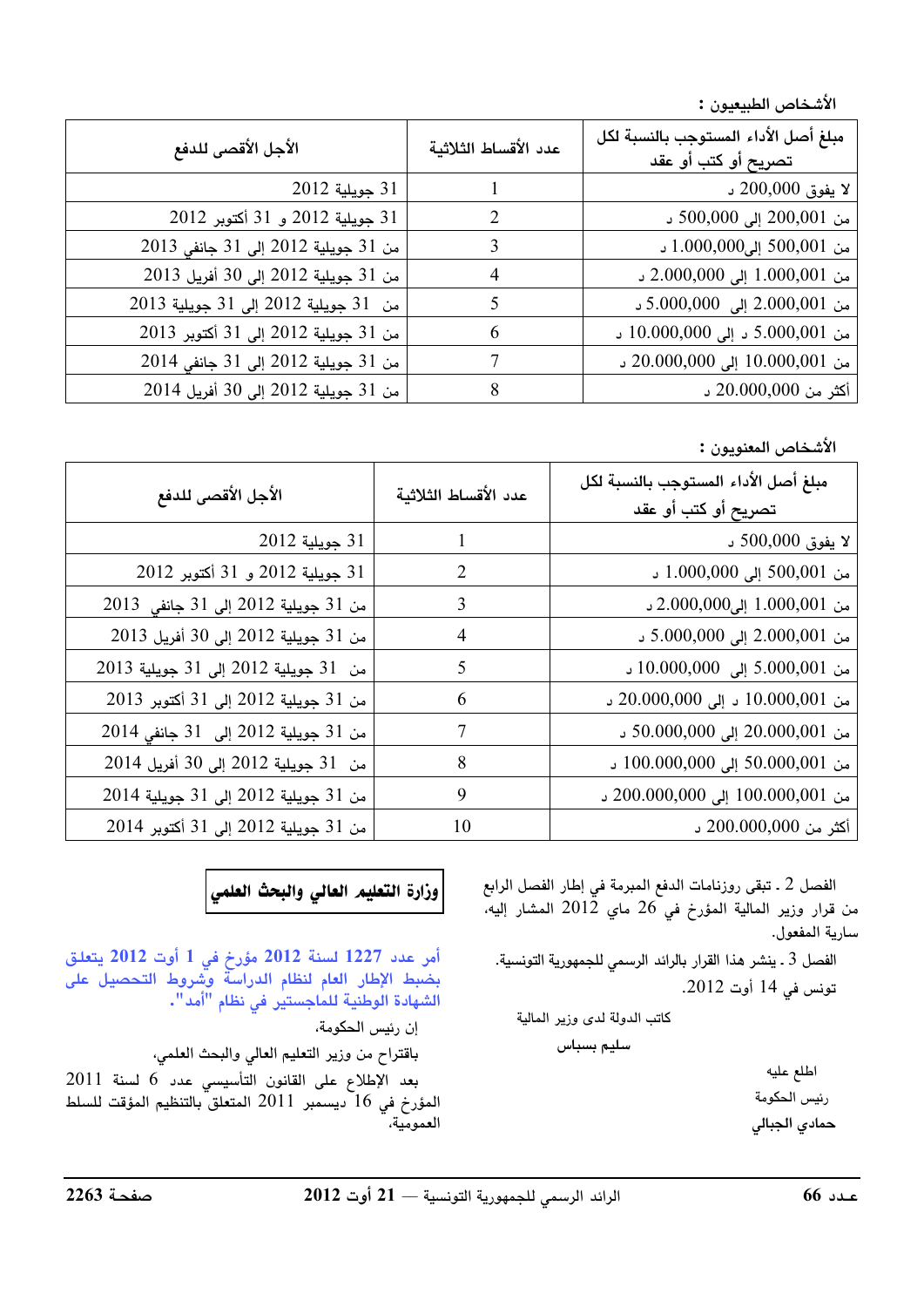وعلى القانون عدد 19 لسنة 2008 المؤرخ في 25 فيفري ي 2008 والمتعلق بالتعليم العالي، كما تم تنقيحه بالمرسوم عدد · 31 لسنة 2011 المؤرخ في 26 أفريل 2011.

وعلى القانون عدد 21 لسنة 2009 المؤرخ في 28 أفريل 2009 والمتعلق بضبط الإطار العام للتكوين التطبيقي لطلبة التعليم العالي بالإدارات أو المؤسسات أو المنشآت العمومية أو الخاصة،

وعلى الأمر عدد 516 لسنة 1973 المؤرخ في 30 أكتوبر و 1973 والمتعلق بتنظيم الحياة الجامعية، وعلى جميع النصوص - $2002$  التي نقحته أو تممته وخاصة الأمر عدد 2013 لسنة 2002  $(2002, 4, 4)$ المؤرخ في 4 سبتمد

وعلى الأمر عدد 1932 لسنة 1992 المؤرخ في 2 نوفمبر 1992 والمتعلق بتحديد الجهة المختصة بإمضاء الشهائد العلمية الوطنية،

وعلى الأمر عدد 1823 لسنة 1993 المؤرخ في 6 سبتمد 1993 والمتعلق بتحديد شروط الحصول على الشهادات الوطنية لدراسات الدكتورا، وعلى جميع النصوص التى نقحته أو تممته وخاصة الأمر عدد 1665 لسنة 2003 المؤرخ فى 4 أوت 2003،

وعلى الأمر عدد 1419 لسنة 1995 المؤرخ في 31 جويلية .<br>1995 والمتعلق يضبط مساهمة الطلبة المالية في الحياة الجامعية، كما تم تنقيحه واتمامه بالأمر عدد 1359 لسنة 1997 المؤرخ في 14 جويلية 1997،

وعلى الأمر عدد 1557 لسنة 2005 المؤرخ فى 16 ماي 2005 والمتعلق بضبط الإطار العام لنظام الدراسة وشروط التحصيل على الشهادات الوطنية للماجستير المهنى،

وعلى الأمر عدد 2716 لسنة 2008 المؤرخ في 4 أوت .<br>2008 والمتعلق بتنظيم الجامعات ومؤسسات التعليم العالي .<br>والبحث وقواعد سيرها، كما تم تنقيحه واتمامه بالأمر عدد 683  $12011$  المؤرخ في 9 جوان 2011.

وعلى الأمر عدد 3123 لسنة 2008 المؤرخ في .<br>22 سبتمد 2008 والمتعلق بضبط الإطار العام لنظام الدراسة وشروط التحصيل على الشهادة الوطنية للإجازة فى مختلف مجالات التكوين والمواد والمسالك والتخصصات في نظام "أمد"،

وعلى الأمر عدد 2139 لسنة 2009 المؤرخ في 8 جويلية 2009 والمتعلق يضبط السلم الوطني للم*ع*ارات،

وعلى الأمر عدد 4796 لسنة 2011 المؤرخ في 29 ديسمبر 2011 والمتعلق بتسمية أعضاء الحكومة،

وعلى رأى المحالس العلمية لمؤسسات التعليم العالى والبحث المعنية،

وعلى مداولات مجالس الجامعات، وعلى تأهيل مجلس الجامعات، وعلى رأى المحكمة الإدارية، وعلى مداولة مجلس الوزراء وبعد إعلام رئيس الجمهورية. يصدر الأمر الآتي نصه :

الفصل الأول . يضبط هذا الأمر الإطار العام لنظام الدراسة وشروط التحصيل على الشهادة الوطنية للماجستير فى نظام "أمد " .

## العنوان الأول

## احكام مشتركة

الفصل 2 ـ تؤمن دراسات الشهادة الوطنية للماجستير في شكل تكوين حضوري أو تكوين عن بعد أو تكوين مستمر أو تكوين حسب الطلب.

.<br>تنقسم الشهادة الوطنية للماحستين في نظام "أمد" الي ماجستير مهنى وماجستير بحث وذلك فى مادة واحدة أو فى عدة مواد مترابطة في ما بينها.

الفصل 3 . تمنح الشهادة الوطنية للماجستير من مؤسسات التعليم العالي والبحث المؤهلة يقرآن من الوزير .<br>المكلف بالتعليم العالي وعند الاقتضاء بقرار مشترك مع ..<br>الوزير المعنى بعد مداولة محلس الجامعات. ويضبط القرار المؤسسة التي منح لها التأهيل وكذلك الاختصاص المتعلق بالشهادة المعنية.

.<br>ولا يمنح التأهيل الا إذا توفرت بمؤسسة التعليم العالي .<br>والبحث المعنية الضمانات الضرورية المتعلقة خاصة بتوفر اطار التدريس والتأطير وجودة مضمون التكوين ومساهمة هياكل البحث وكذلك التحهيزات والشراكة مع القطاع الاقتصا*دي* والاجتماعى.

تحدد مدة التأهيل بأربع (4) سنوات قابلة للتجديد بعد احراء تقييم في الغرض طبقا للتراتيب الجاري بها العمل.

ويمكن سجب التأهيل قبل انقضاء مدة الأربع (4) سنوات بعد -<br>احراء تقييم في الغرض ويمقتضى قرار معلل بتخذ بعد مداولة مجلس الجامعات.

ى في المسلم التي يستمية أعضاء الحكومة، التي يحتم التي يتم التي يتم التي يتم التي يتم التي يتم التي يتم في الغرض<br>2011 والمتعلق بتسمية أعضاء الحكومة، التي يتم التي يتم التي يتم التي يتم التي يتم التي يتم في الغرض.<br>2012 ----الفصل 4 . يسند التأهيل إلى مؤسسة تعليم عال ويحث واحدة أو بالشراكة بين مؤسستين تابعتين لجامعة واحدة أو لعدة حامعات تونسية وأجنبية بناء على اتفاقيات تبرو في الغرض.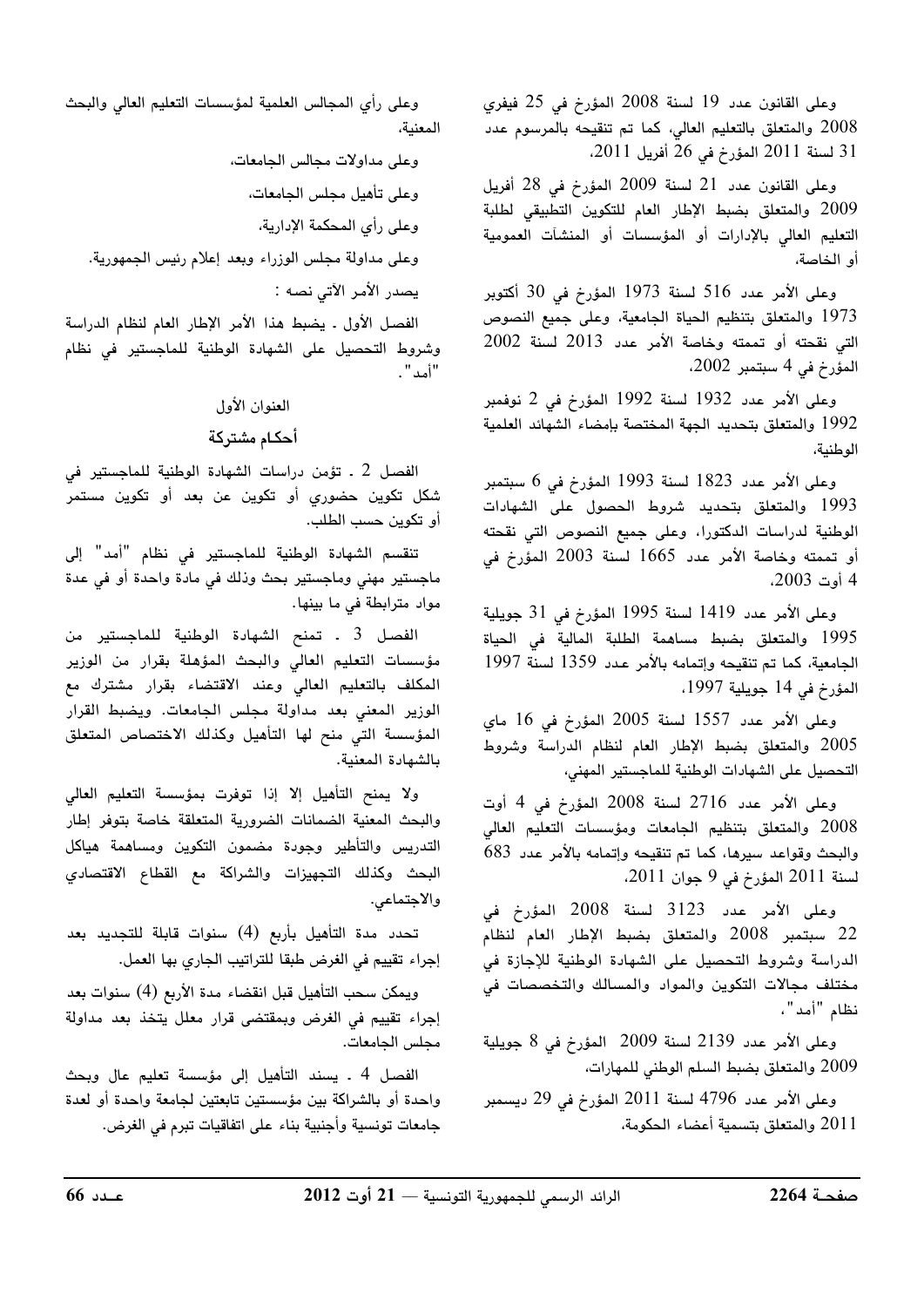الفصل 5 ـ تدوم الدراسة للتحصيل على الشهادة الوطنية للماجستير سنتين وتشمل مائة وعشرين (120) رصيدا موزعة على أربعة سداسيات. ويشتمل السداسي على أربعة عشر (14) أسبوعا من الدروس على الأقل.

الفصل 6 . يحدد رئيس الجامعة عدد البقاع المفتوحة للتسجيل بالشهادة الوطنية للماجستير في حدود إمكانيات التأطير المتاحة باقتراح من عميد أو مدير مؤسسة التعليم العالى والبحث وبعد أخذ رأى لجنة الماجستير المعنية. ويجب تخصيص 15% على الأقل من طاقة الاستيعاب للطلبة المترشحين من مؤسسات أخرى.

يصرح عميد أو مدير مؤسسة التعليم العالي والبحث المعنية بالقبول للتسجيل فى الشهادة الوطنية للماجستير بناء على تقييم ملفات المترشحين وترتيبها من لجنة الماجستير وفقا للمعايير التي حددتها والمصادق عليها من قبل رئيس الجامعة.

الفصل 7 ـ يحدد عدد التسجيلات المسموح بها في كل من السنة الأولى والثانية من الشهادة الوطنية للماجستير بتسجيل واحد بالنسبة إلى كل سنة. ويمكن للطالب أن يتمتع بتسجيل إضافي في حالة الرسوب في إحدى السنتين.

يمكن لكل طالب استنفذ حقه في الترسيم بالسنة الأولى أو بالسنة الثانية أن يثمن الوحدات التعليمية التي تحصل عليها وأن يجري الامتحانات الخاصة بالوحدات التعليمية المتبقية خلال السنة الموالية.

الفصل 8 ـ يضبط نظام الدراسات والامتحانات المطبق بكل شهادة ماجستير بقرار من الوزير المكلف بالتعليم العالى أو عند الاقتضاء بقرار مشترك مع الوزير المعنى بالأمر باقتراح من لجنة الماجستير المعنية للمؤسسة وبعد مداولة مجلس الجامعة وتأهيل محلس الحامعات.

يضبط القرار المذكور خاصة الوحدات التعليمية لكل سداسى وصنفها وحجم ساعات التكوين الحضورى فيها وعدد الأرصدة المسندة إليها وضواربها وكيفية تقييمها وكذلك طرق تنظيم التكوين التطبيقي وتقييمه.

الفصل 9 . يرتكز التقييم في الشهادة الوطنية للماجستير في السداسيات الثلاثة الأولى على نظام مزدوج يجمع بين المراقبة المستمرة والامتحانات النهائية السداسية مع دورة واحدة للتدارك.

تراعى فى ضبط أنظمة الامتحانات الخاصة بكل شهادة ماجستير المبادئ البيداغوجية العامة للتعليم العالى والمتعلقة خاصة بالاحتفاظ بالوحدات التعليمية المتحصل فيها على المعدل وبالانتفاع بأفضل العددين النهائيين بين دورتى الامتحان وبالربط والتكامل بين الأعداد المتحصل عليها في مختلف وحدات السنة الواحدة.

لا يعتمد مبدأ الربط والتكامل بين الأعداد المسندة للوحدات التعليمية للسداسى الثالث والعدد المسند لمذكرة تربص نهاية دراسات الماجستير المهنى أو ما يقوم مقامها المشار إليه بالفصل 21 من هذا الأمر أو العدد المسند لمذكرة البحث المشار إليه بالفصل 36 من هذا الأمر.

الفصل 10 . تستثنى من مبدأ دورتى الامتحانات الوحدات التعليمية المتعلقة بالتربصات ومناقشة مذكرة تربص نهاية دراسات الماجستير المهنى أو ما يقوم مقامها ومناقشة مذكرة الىحث.

ويمكن للطلبة الذين لم ينجزوا تربصاتهم أو لم يناقشوا بنجاح مذكرة تربص نهاية دراسات الماجستير المهنى أو ما يقوم مقامها وكذلك الطلبة الذين لم ينجزوا مذكرة البحث فى الأجال أو لم يناقشوها أن ينتفعوا لهذا الغرض بتمديد استثنائى لمدة أقصاها ستة (6) أشهر غير قابلة للتجديد.

العنوان الثاني

في الشهادة الوطنية للماجستير المهنى

الفصل 11 . يسمح بالتسجيل لإعداد الشهادة الوطنية للماجستير المهنى للطلبة المتفوقين من المتحصلين على :

- الشهادة الوطنية للإجازة التطبيقية فى نظام "أمد" أو ما يعادلها،

- الشهادة الوطنية للإجازة الأساسية فى نظام "أمد" أو ما يعادلها،

- شهادة تختم تكوينا جامعيا تدوم الدراسة فيه ثلاث سنوات بعد البكالوريا على الأقل.

ويمكن للجنة الماجستير المهنى إعفاء الطلبة المتحصلين على شهادات تختم تكوينا جامعيا تدوم الدراسة فيه أكثر من ثلاث سنوات من متابعة الدروس والامتحانات الخاصة بالوحدات المشتركة بين شهادة الماجستير المعنية والشهادة المتحصل عليها .

الفصل 12 . تتوزع السداسيات الأربعة بالشهادة الوطنية للماجستير المهنى كما يلى :

- سداسيان يخصصان للدروس المشتركة بين مختلف مسالك الماجستير المهنى المعنى وتتعلق بتعميق الاختصاص والتدريب على مناهج البحث العلمي والتطوير التكنولوجي.

- سداسى يخصص لتدقيق التخصص المهنى الذي يتابعه الطالب.

- سداسی يخصص لإنجاز تربص لنهاية دراسات الماجستير المهنى يتعلق بموضوع تطبيقى ويختم بإعداد مذكرة ومناقشتها.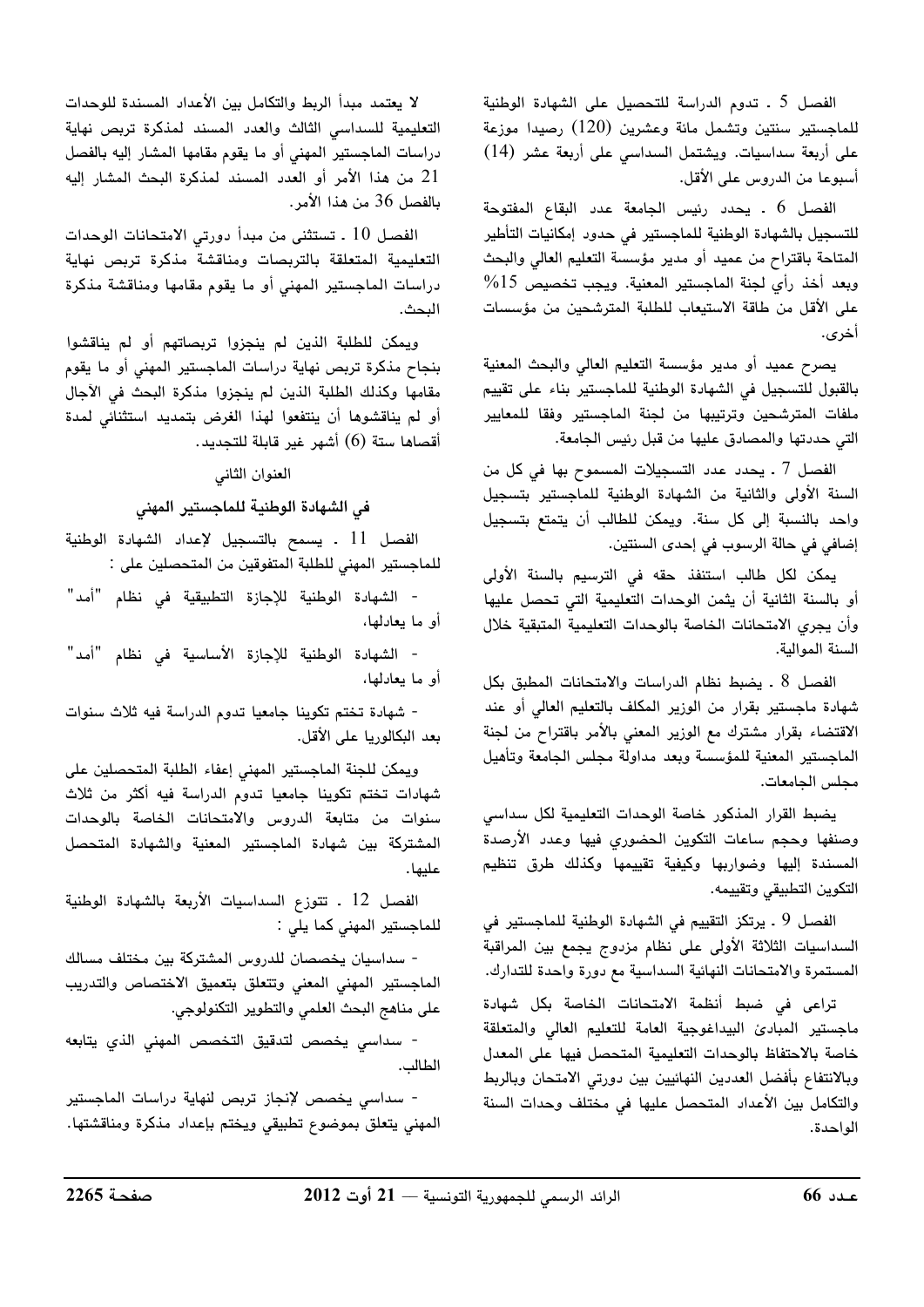ويحدد الموضوع باتفاق مشترك بين مؤسسة التعليم العالي والبحث المعنية والمؤسسة التي تحتضن التربص.

وفی صورة تعذر إجراء تربص يمكن إنجاز مشروع مهنی مؤطر أو دراسة حالة ومحاكاتها أو مخطط أعمال لإحداث مؤسسة مرتبطة بالتخصص أو بالقطاع المهني المعني وذلك بحسب خصوصيات التكوين.

الفصل 13 . يمكن تدقيق التخصص بالسداسى الثالث من الماجستير المهنى بالاتفاق المشترك مع المحيط المهني قصد الإعداد لمهنة معينة لفائدة عدد محدود من الطلبة.

الفصل 14 . تشتمل السداسيات الثلاثة الأولى من الشهادة الوطنية للماجستير المهنى على وحدات تعليمية إجبارية واختيارية تتخذ شكل :

- دروس نظرية معمقة ودروس مندمجة وندوات وأشغال تطبيقية وميدانية وأشغال مسيرة وعروض ومشاريع فردية أو جماعية،

- تدريب على مناهج البحث والبحث التطبيقى والتطوير التكنولوجي،

- تدريب في الوسط المهني في شكل تربصات أو تكوين بالتداول.

الفصل 15 . تحدث بكل مؤسسة مؤهلة لإسناد الشهادة الوطنية للماجستير المهنى لجان الماجستير المهنى فى كل مادة أو مجموعة مواد . تضم كل لجنة مدرسى الماجستير المهنى الذين لهم رتبة أستاذ مساعد على الأقل وممثلين عن المحيط الاقتصادي والاجتماعى من حاملى الشهادات الجامعية على أن لا يتجاوز عددهم نصف العدد الجملى لأعضاء اللجنة المذكورة يعينهم عميد أو مدير مؤسسة التعليم العالي والبحث.

يرأس لجنة الماجستير المهنى عميد أو مدير مؤسسة التعليم العالى والبحث أو من يعينه من بين المدرسين الأعضاء في اللجنة الأكثر خبرة.

تجتمع اللجنة بدعوة من رئيسها وبحضور نصف أعضائها على الأقل. وفي صورة عدم توفر النصاب تدعى لاجتماع آخر في أجل أربعة (4) أيام، وذلك مهما كان عدد الحاضرين. وتتخذ القرارات بالتوافق وعند التعذر بأغلبية أصوات الأعضاء الحاضرين. وعند تساوي الأصوات يكون صوت الرئيس مرجحا.

تضمن مداولات اللجنة ضمن محضر جلسة ترفع نسخة منه إلى رئيس الجامعة.

> الفصل 16 . تكلف لجنة الماجستير المهنى بـ : - تحديد عدد البقاع المفتوحة للتسجيل بالشهادة،

- تقييم ملفات المترشحين وترتيبهم وفقا للمعايير التي حددتها والمصادق عليها من قبل رئيس الجامعة،

- تنظيم الدروس وأنشطة البحث والتكوين التطبيقي،

- المصادقة على مواضيع مذكرات تربصات نهاية دراسات الماجستير المهنى أو ما يقوم مقامها،

- تعيين المشرفين على مذكرات تربصات نهاية دراسات الماجستير المهني أو ما يقوم مقامها.

الفصل 17 ـ تتولى لجنة الماجستير المهنى تأهيل المشرفين على التربصات وعلى أنشطة التكوين التطبيقى التى تقوم مقامها والمشرفين على تأطير مذكرات تربص نهاية دراسات الماجستير المهنى أو ما يقوم مقامها من بين المدرسين الذين يؤمنون دروسا بالماجستير المهنى المعنى وأهل المهنة المشاركين فى تكوين الطلبة.

الفصل 18 . للارتقاء من السنة الأولى إلى السنة الثانية من الشهادة الوطنية للماجستير المهنى يجب على الطالب الحصول على عدد يساوي أو يفوق 10 من 20 في كل الوحدات التعليمية أو الحصول على معدل سنوي عام يساوي أو يفوق 10 من 20 بالربط والتكامل بين جميع أعداد الوحدات التعليمية.

الفصل 19 . يمنح عميد أو مدير مؤسسة التعليم العالي والبحث الترخيص لمناقشة مذكرة تربص نهاية دراسات الماجستير المهنى أو ما يقوم مقامها للطلبة الناجحين فى امتحانات السنة الأولى وامتحانات السداسى الثالث بناء على تقرير إيجابى يعده المشرف على المذكرة وبعد موافقة لجنة الماجستير المهني.

يتعين على المترشح أن يودع بالمؤسسة ست (6) نسخ ورقية ونسخة الكترونية من المذكرة التى تمت الموافقة على مناقشتها قبل ثلاثة (3) أسابيع على الأقل من تاريخ المناقشة.

الفصل 20 . تتم مناقشة مذكرة تربص نهاية دراسات الماجستير المهنى أو ما يقوم مقامها علنا أمام لجنة تتكون من ثلاثة (3) أعضاء من بينهم المشرف الجامعى والمشرف المهنى عند الاقتضاء. ويعين رئيس اللجنة من بين المدرسين الجامعيين المؤهلين للإشراف على مذكرات تربص نهاية دراسات الماجستير المهنى.

يمكن للجنة الماجستير المهني أن تقترح تشريك عضو واحد غير جامعي بلجنة المناقشة مشهود له بالكفاءة في المجال المهنى موضوع المذكرة. وفي هذه الحالة يتمتع هذا العضو برأي استشارى.

يعين عميد أو مدير مؤسسة التعليم العالى والبحث أعضاء اللجنة ورئيسها بعد أخذ رأي لجنة الماجستير المهنى المعنية. تتخذ قرارات لجنة المناقشة بأغلبية الأصوات.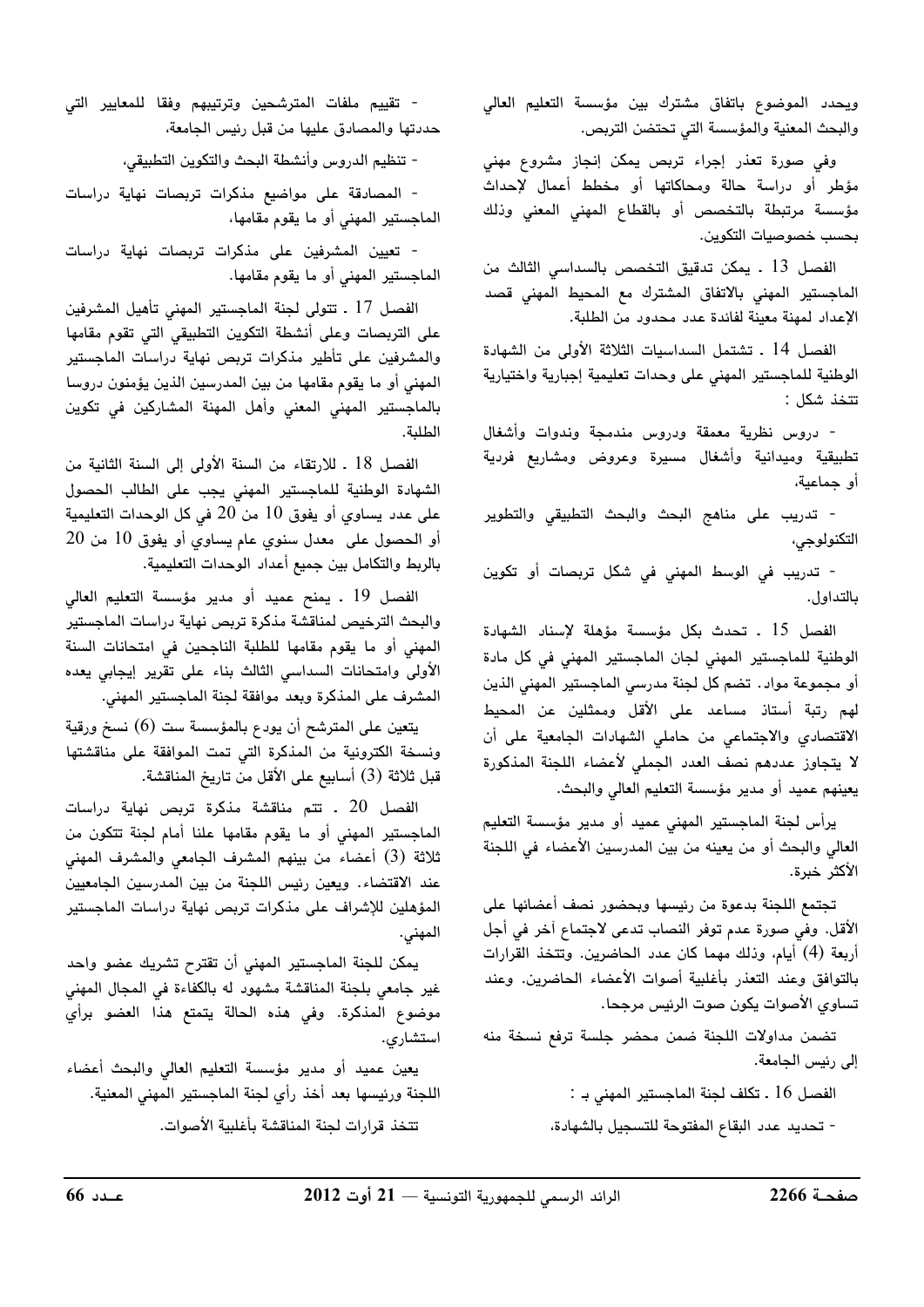الفصل 21 . تسند للطالب الذي ناقش مذكرة تربص نهاية دراسات الماجستير المهنى أو ما يقوم مقامها ملاحظة كما يلى :

- متوسط : إذا تحصل الطالب على عدد يساوي أو يفوق 10 من 20 ودون 12 من 20.

- قريب من الحسن : إذا تحصل الطالب على عدد يساوى أو يفوق 12 من 20 ودون 14 من 20.

- حسن : إذا تحصل الطالب على عدد يساوي أو يفوق 14 من 20 ودون 16 من 20.

- حسن جدا : إذا تحصل الطالب على عدد يساوي أو يفوق  $.20 \div 16$ 

الفصل 22 ـ تسلم مؤسسة التعليم العالي والبحث إلى الطالب الذي أنهى تخصصا معينا وتحصل على الأرصدة المناسبة له الشهادة الوطنية للماجستير المهنى وبطاقة أعداد وملحقا للشهادة يوفر معلومات وصفية للمعارف والمهارات التى اكتسبها الطالب طول فترة التكوين.

في صورة عدم حصول الطالب على الشهادة الوطنية للماجستير المهنى، فإنه يكتسب نهائيا كل الوحدات التعليمية التى تحصل فيها على معدل يساوي أو يفوق 10 من 20 وتم التصديق على أرصدتها.

الفصل 23 . تنص الشهادة الوطنية للماجستير المهنى على مجال التكوين والمادة والتخصص والمعدل المتحصل عليه في السداسيات الأربعة للتكوين وعدد الأرصدة المكتسبة نهائيا والملاحظة التى تحصل عليها الطالب. وتكون هذه الملاحظة كما يلى :

- متوسط : إذا كان المعدل يساوي أو يفوق 10 من 20 ودون 12 من 20.

- قريب من الحسن : إذا كان المعدل يساوي أو يفوق 12 من 20 ودون 14 من 20.

- حسن : إذا كان المعدل يساوى أو يفوق 14 من 20 ودون  $.20 \omega$ 16

- حسن جدا : إذا كان المعدل يساوي أو يفوق 16 من 20. العنوان الثالث

فى الشهادة الوطنية لماجستير البحث

الفصل 24 . يسمح بالتسجيل لإعداد الشهادة الوطنية لماجستير البحث للطلبة المتفوقين من المتحصلين على :

- الشهادة الوطنية للإجازة الأساسية في نظام "أمد" في المسالك المعنية بالشهادة أو ما يعادلها.

- الشهادة الوطنية للإجازة التطبيقية في نظام "أمد" في المسالك المعنية بالشهادة أو ما يعادلها، وذلك في حدود 10% من طاقة الاستيعاب. غير أنه لا يتم العمل بهذه النسبة عند عدم توفر إجازات أساسية مؤهلة في الاختصاص المعنى.

- شهادة تختم تكوينا جامعيا تدوم الدراسة فيه ثلاث سنوات بعد البكالوريا على الأقل.

ويمكن للجنة ماجستير البحث إعفاء الطلبة المتحصلين على شهادات تختم تكوينا جامعيا تدوم الدراسة فيه أكثر من ثلاث سنوات من متابعة الدروس والامتحانات الخاصة بالوحدات المشتركة بين شهادة الماجستير المعنية والشهادة المتحصل علىما .

الفصل 25 . تتوزع السداسيات الأربعة بالشهادة الوطنية لماجستير البحث كما يلي :

- ثلاثة سداسيات تخصص للدروس المتعلقة بتعميق الاختصاص ومناهج البحث والتوثيق العلمى والبحث والتدريب البيداغوجي.

- سداسي يخصص لإعداد مذكرة ماجستير البحث.

الفصل 26 . تشتمل السداسيات الثلاثة الأولى من الشهادة الوطنية لماجستير البحث على وحدات تعليمية إجبارية واختيارية تتخذ شكل :

- دروس نظرية وأش**غ**ال مسيرة ودروس مندمجة وندوات وأشغال تطبيقية وميدانية وورشات وعروض وأعمال شخصية،

- تربص بهياكل البحث أو بالإدارات أو المؤسسات أو المنشآت العمومية أو الخاصة عند الاقتضاء.

الفصل 27 ـ للارتقاء من السنة الأولى إلى السنة الثانية من الشهادة الوطنية لماجستير البحث، يجب على الطالب الحصول على عدد يساوي أو يفوق 10 من 20 في كل الوحدات التعليمية أو الحصول على معدل سنوي عام يساوي أو يفوق 10 من 20 بالربط والتكامل بين جميع الوحدات التعليمية.

الفصل 28 ـ يمنح عميد أو مدير مؤسسة التعليم العالي والبحث الترخيص فى التسجيل لإعداد مذكرة ماجستير البحث للطلبة الناجحين فى امتحانات السنة الأولى وامتحانات السداسى الثالث.

الفصل 29 ـ على كل مترشح لإعداد مذكرة بحث لنيل الشهادة الوطنية لماجستير البحث أن يحصل على الموافقة المسبقة من مدرس في التخصص يكون مؤهلا للإشراف على هذه المذكرات.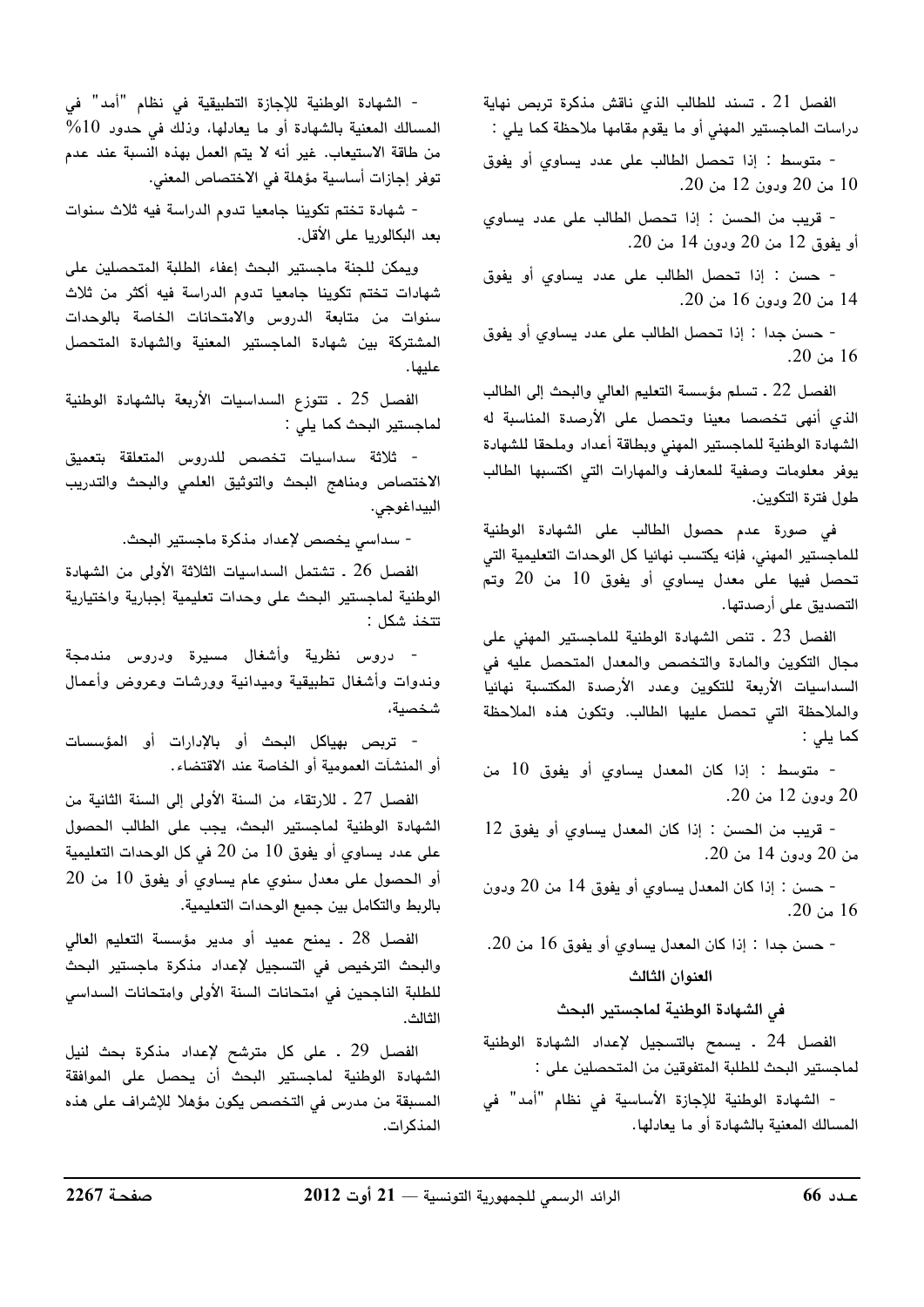تتعلق مذكرة البحث بموضوع تتم المصادقة عليه من قبل لجنة ماجستير البحث المنصوص عليها بالفصل 31 من هذا الأمر .

يسجل موضوع مذكرة البحث لنيل الشهادة الوطنية لماجستير البحث المصادق عليه بفهرس الكترونى يوضع للغرض بمؤسسة التعليم العالى والبحث يمكن للمدرسين والباحثين الاطلاع عليه. ويوضع فهرس الكتروني مركزي بالوزارة المكلفة بالتعليم العالي.

الفصل 30 ـ يشرف أساتذة التعليم العالى والأساتذة المحاضرون على إعداد مذكرات البحث لنيل الشهادة الوطنية لماجستير البحث. ويمكن للأساتذة المساعدين المرسمين الإشراف على هذه المذكرات.

الفصل 31 . تحدث بكل مؤسسة تعليم عال وبحث مؤهلة لإسناد الشهادة الوطنية لماجستير البحث لجان ماجستير البحث في كل مادة أو مجموعة مواد. تضم كل لجنة مدرسي المادة

أو مجموع المواد المنتمين للمؤسسة المذكورة والمؤهلين للإشراف على مذكرات البحث الخاصة بالماجستير.

يمكن لكل مدرس مؤهل للإشراف على هذه المذكرات ومنتم إلى مؤسسة غير مؤهلة أن يكون بطلب منه أو بطلب من المؤسسة المؤهلة عضوا بلجنة الماجستير المتعلقة بمادته والتابعة للمؤسسة المذكورة. وتقدم مطالب المشاركة فى اللجان المذكورة إلى الجامعات التى تخضع لإشرافها مؤسسات التعليم العالى والبحث المؤهلة لإسناد هذه الشهادة. ويتم تعيين هؤلاء المدرسين كل حسب اختصاصه بمقرر من رئيس الجامعة.

الفصل 32 . يرأس لجنة ماجستير البحث عميد أو مدير مؤسسة التعليم العالى والبحث أو من يعينه من بين أعضاء اللجنة الأكثر خبرة.

تجتمع اللجنة بدعوة من رئيسها وبحضور نصف أعضائها على الأقل. وفي صورة عدم توفر هذا النصاب تدعى لاجتماع آخر في أجل أربعة (4) أيام مهما كان عدد الحاضرين.

وتتخذ قرارات اللجنة بالتوافق وعند التعذر فبأغلبية أصوات الأعضاء الحاضرين. وعند تساوي الأصوات يكون صوت الرئيس مرجحا.

تضمن مداولات اللجنة ضمن محضر جلسة ترفع نسخة منه إلى رئيس الجامعة.

الفصل 33 ـ تكلف لجنة ماجستير البحث بـ:

- تحديد عدد البقاع المفتوحة للتسجيل بالشهادة،

- تقييم ملفات المترشحين وترتيبهم وفقا للمعايير التي حددتها والمصادق عليها من رئيس الجامعة،

- تنظيم الدروس وأنشطة البحث والتكوين التطبيقي،

- المصادقة على مواضيع مذكرات البحث وتقارير أنشطة التكوين التطبيقي،

- تعيين المشرفين على مذكرات البحث وتقارير أنشطة التكوين التطبيقي،

- اقتراح تركيبة لجان مناقشة مذكرات ماجستير البحث على عميد أو مدير مؤسسة التعليم العالي والبحث.

الفصل 34 . يمنح عميد أو مدير مؤسسة التعليم العالي والبحث الترخيص لمناقشة مذكرة ماجستير البحث للطلبة الناجحين في امتحانات السنة الأولى وامتحانات السداسي الثالث بعد الاطلاع على تقرير إيجابي يعده المدرس المشرف على المذكرة وبعد موافقة لجنة ماجستير البحث.

يتعين على المترشح أن يودع بالمؤسسة ست (6) نسخ ورقية ونسخة الكترونية من المذكرة التى تمت الموافقة على مناقشتها قبل ثلاثة (3) أسابيع على الأقل من تاريخ المناقشة.

الفصل 35 . تتم مناقشة مذكرة ماجستير البحث علنا أمام لجنة متكونة من ثلاثة (3) أعضاء من بينهم الأستاذ المشرف يعينهم رئيس لجنة ماجستير البحث بعد أخذ رأي اللجنة المذكورة من بين المدرسين المؤهلين للإشراف على مذكرات ماجستير البحث. ويعين رئيس اللجنة من بين الأعضاء الذين لهم رتبة أستاذ تعليم عال أو أستاذ محاضر.

يمكن للجنة ماجستير البحث أن تقترح تشريك عضو واحد غير جامعي بلجنة المناقشة يكون مشهودا له بالكفاءة في المجال موضوع المذكرة. وفى هذه الحالة يتمتع هذا العضو برأي استشارى.

تتخذ قرارات لجنة المناقشة بأغلبية الأصوات.

الفصل 36 . تسند للطالب الذي ناقش مذكرة البحث ملاحظة كما يلي:

- متوسط : إذا تحصل الطالب على عدد يساوى أو يفوق 10 من 20 ودون 12 من 20.

- قريب من الحسن : إذا تحصل الطالب على عدد يساوي أو يفوق 12 من 20 ودون 14 من 20.

- حسن : إذا تحصل الطالب على عدد يساوي أو يفوق 14 من 20 ودون 16 من 20.

- حسن جدا : إذا تحصل الطالب على عدد يساوى أو يفوق 16 من 20.